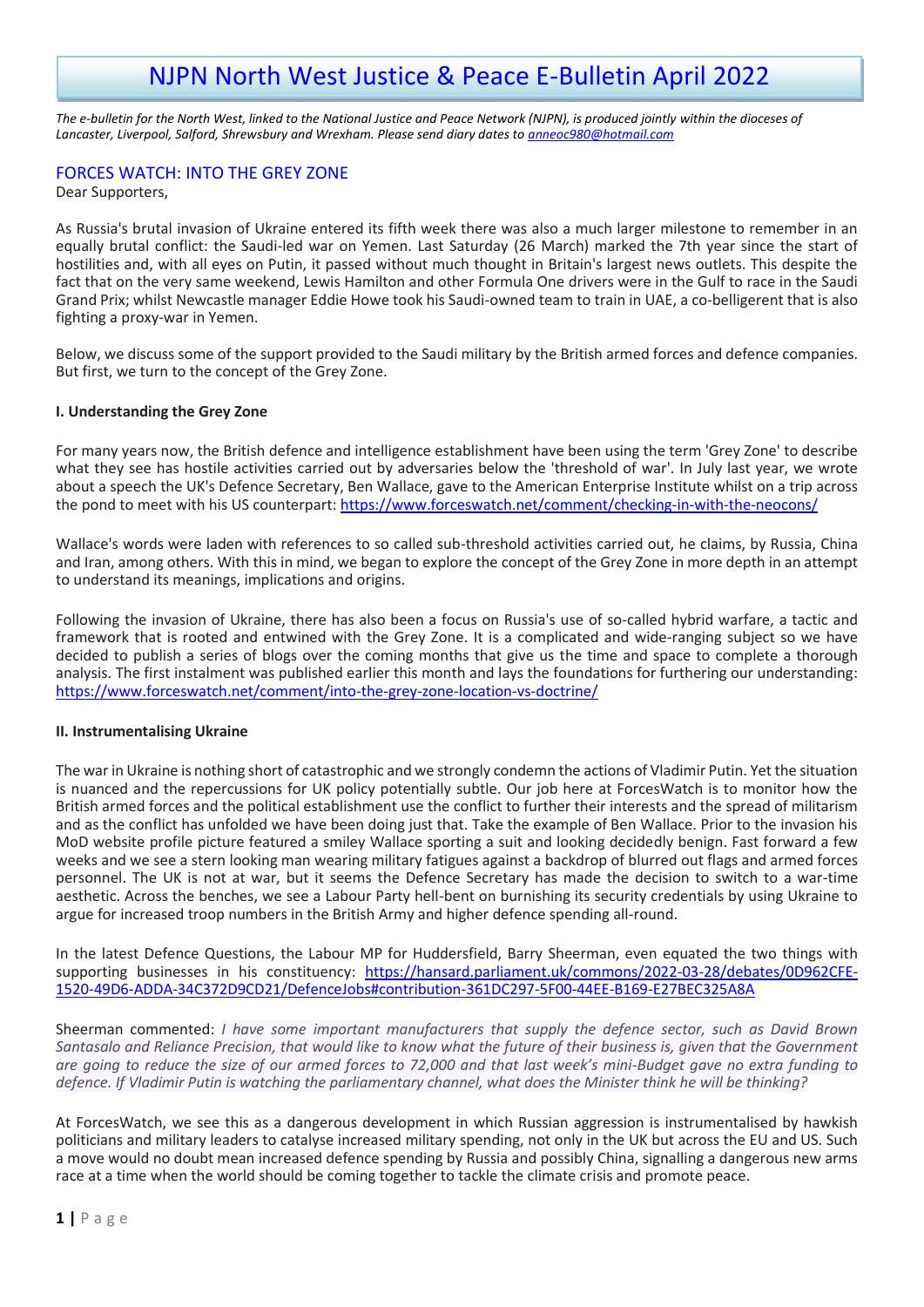#### **III. UK Support in the War on Yemen**

Saturday 26 March was the 7th anniversary of the long and brutal war in Yemen. Even without the Russian invasion of Ukraine, our experience over the years suggests that it would have been unlikely that Britain's largest news outlets would have given it the coverage it deserves. And it is not as if there wasn't an opportunity. Following increasing pressure on Formula One over the Saudi Grand Prix in Jeddah on Sunday 27, newspapers were reporting that some drivers were now questioning the decision to race there - with Lewis Hamilton particularly outspoken. However, much of the focus was on driver safety because of a missile explosion ten-miles from the circuit a few days prior; and, quite-rightly, issues were raised about the human rights record in the Kingdom following the execution of 81 prisoners in early March.

But we want to also highlight the hypocrisy of condemning Russia whilst not focusing on Yemen, where a humanitarian crisis has long been unfolding and at least 1,200 children have been killed by Saudi airstrikes: <https://twitter.com/meghamohan/status/1503670001110331398>

Instead, we have seen Boris Johnson fly out to the Gulf in an effort to plug the gap created by embargoes on Russian oil and gas. But that's not all. The British armed forces and the UK's largest defence company, BAE Systems, have been aiding the Saudi military in their assaults. In fact, as one company employee stated, without the technical support of BAE "in seven to 14 days there wouldn't be a jet in the sky." [https://www.theguardian.com/world/2019/jun/18/the-saudis](https://www.theguardian.com/world/2019/jun/18/the-saudis-couldnt-do-it-without-us-the-uks-true-role-in-yemens-deadly-war)[couldnt-do-it-without-us-the-uks-true-role-in-yemens-deadly-war](https://www.theguardian.com/world/2019/jun/18/the-saudis-couldnt-do-it-without-us-the-uks-true-role-in-yemens-deadly-war)

And, as our friends over at Declassified reported last July, there has been a secret detachment of British troops in Yemen training Saudi soldiers <https://declassifieduk.org/revealed-uk-troops-secretly-operating-in-yemen/>

This is just the tip of the iceberg and following the links we mentioned here will give you more information. Emma, Luke and Joe <https://www.forceswatch.net/>

## CAMPAIGN AGAINST ARMS TRADE NEWS

#### **Ukraine Statement**

CAAT condemns the Russian invasion of Ukraine as an act of imperialist aggression. Russia's brutal onslaught of Ukraine's civilian population almost certain involves war crimes. We extend our solidarity to the people of Ukraine, to everyone who is working for peace in Ukraine and Russia, and challenging this devastating war.

Due to printing deadlines, we were unable to share our statement within the latest edition of CAAT News but you can **[read the whole article on our website now](https://crm.caat.org.uk/civicrm/mailing/url?u=5676&qid=3236876)**: [https://caat.org.uk/news/statement-on-the-war-in-](https://caat.org.uk/news/statement-on-the-war-in-%20ukraine/?utm_source%20=civimail&utm_medium=email&utm_campaign=CAAT+News+Winter+2022+Edition%2FJoin+us+at+CAAT) ukraine/?utm\_source [=civimail&utm\\_medium=email&utm\\_campaign=CAAT+News+Winter+2022+Edition%2FJoin+us+at+CAAT](https://caat.org.uk/news/statement-on-the-war-in-%20ukraine/?utm_source%20=civimail&utm_medium=email&utm_campaign=CAAT+News+Winter+2022+Edition%2FJoin+us+at+CAAT)

#### **The latest edition of CAAT News (our quarterly magazine) is available for download now:**

[https://caat.org.uk/publications/caat-news-issue-262/?utm\\_source=civimail&utm\\_medium=email&utm\\_campaign](https://caat.org.uk/publications/caat-news-issue-262/?utm_source=civimail&utm_medium=email&utm_campaign%20=CAAT+News+Winter+2022+Edition%2FJoin+us+at+CAAT)  [=CAAT+News+Winter+2022+Edition%2FJoin+us+at+CAAT](https://caat.org.uk/publications/caat-news-issue-262/?utm_source=civimail&utm_medium=email&utm_campaign%20=CAAT+News+Winter+2022+Edition%2FJoin+us+at+CAAT)

In this edition:

- CAAT's plans for 2022 and beyond
- Seven years of UK complicity in the bombing of Yemen
- The unwelcome return of DSEI
- Neighbours from hell: arms fairs around the UK
- New government criteria for export licences
- Borders and policing: the government's new draconian legislation

#### **Emma Cockburn**, **Campaign Against Arms Trade**

#### PALESTINE

#### **Palestine Land Day** 30 March 2022

- follow #PalestineLandDay to find out more about events in Palestine to commemorate the day
- buy Unfiltered Fairtrade and organic olive oil from Palestine here: <https://zaytoun.uk/products/unfiltered-olive-oil/>

#### **WCC-EAPPI Easter Initiative 2022**

This Easter initiative 2022 by the World Council of Churches Ecumenical Accompaniment Programme in Palestine and Israel seeks to connect the sacredness of Jerusalem with what is sacred to us as human beings: home, worship, family, identity, human dignity and life, and solidarity.

**Visit the WCC-EAPPI Easter Initiative 2022 page:** <https://www.oikoumene.org/what-we-do/eappi/easter-initiative-2022>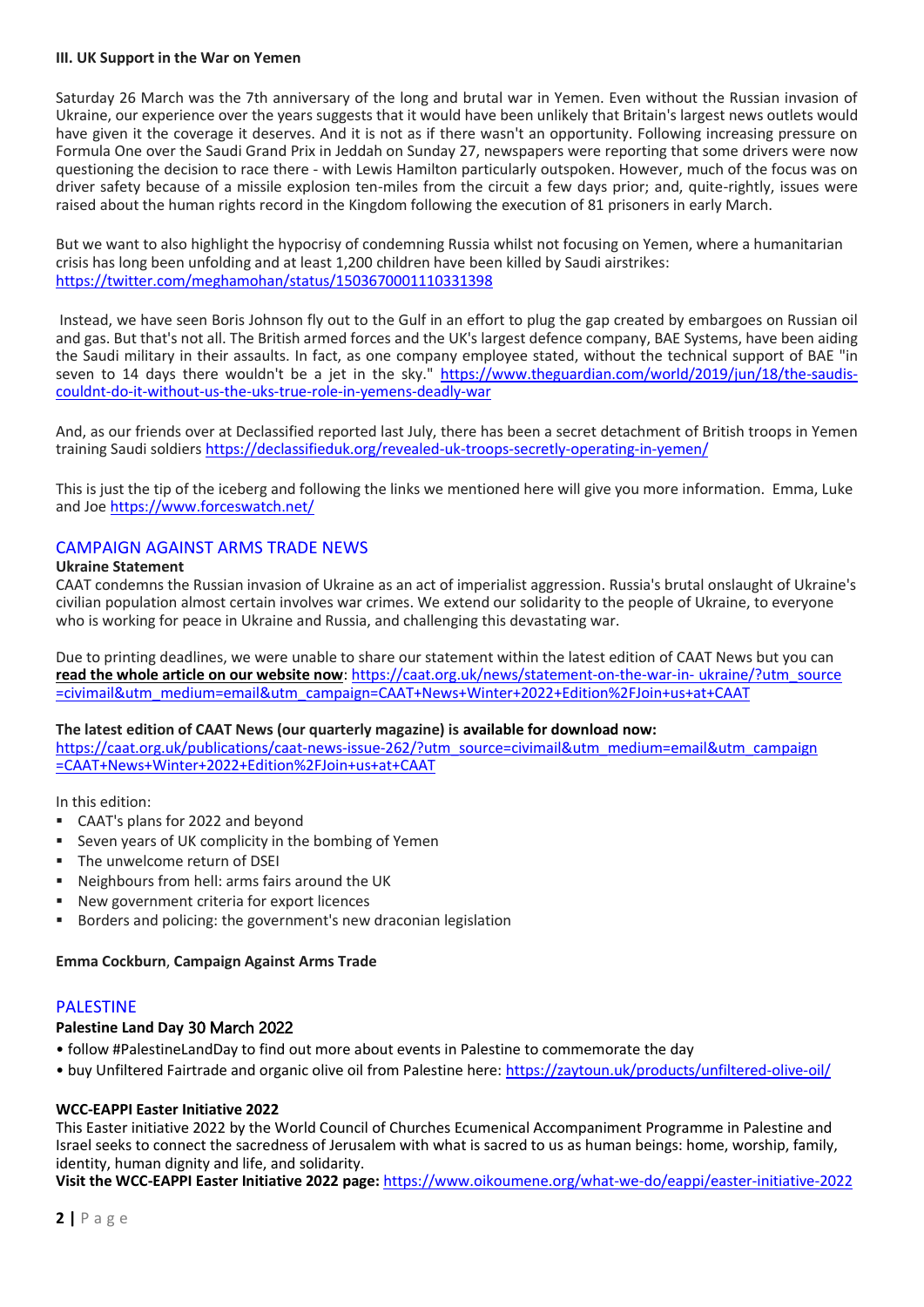## SAMI EL-YOUSEF IN JERUSALEM: "YOU NO LONGER FEEL YOU ACTUALLY BELONG THERE"

28 March 2022: Over hundreds of years, Sami El-Yousef's ancestors have participated in the Holy Fire procession, carrying a banner representing one of the 13 oldest Christian Orthodox families in Jerusalem.

In the Orthodox tradition, the Holy Fire ceremony occurs on the Saturday before Easter, when a flame is taken from the marble slab covering the stone bed upon which Jesus' body is believed to have been placed for burial. Thousands of pilgrims as well as local Christians gather for the ceremony and for the procession preceding it.

"When the names of these families are called, right before the procession starts, there is the indication of the impact of a long history here, the sense of generation after generation," said El-Yousef. But six of the 13 families no longer live in Jerusalem to carry their banner. "Some show up every few years," El-Yousef explained, "then they disappear for another 10 or 15 years."

El-Yousef worries about the day when those families are no longer there at all. "Unless there is a dramatic change in the political situation, undoubtedly the Christian faith will continue to suffer in the origins of Christianity," he said.

El-Yousef lives this painful reality both professionally and personally. The chief executive officer of the Latin Patriarchate of Jerusalem, he lives and works in the New Gate neighbourhood, where his family has lived for hundreds of years. "Many of my co-workers also live in the Christian quarter of the Old City," he said. "They've been there for generations."

There are days when it seems the character of the Christian Quarter has been preserved. "You wake up listening to church bells and you go to sleep listening to church bells again," El-Yousef reflected. But he also sees changes in recent years that he believes are threatening to tear the social and sacred fabric of the Christian quarter. "You no longer feel you actually belong there," he said. "You start to feel a little alienated when your culture and your religion is not represented."

El-Yousef believes Jerusalem should be the most beautiful city on earth. Particularly this year, when high holidays for Muslims and Jews—Ramadan and Pessach—are also being observed at the same time period, Jerusalem should be a city that is celebrating. "Ideally people would be allowed to go in their own direction to their own worship," said El-Yousef. "Thus the sharing happens—and when it doesn't, it's an ugly thing."

When Jerusalem is not respected as a holy space, that's when violence, hate and injustice erupt. "My hope continues to be that likeminded people—people willing to live in peace—will overrule," said El-Yousef. "The space needs to be respected."

People who visit Jerusalem are not exposed to injustices experienced by those who live there, he added. "You're here as a pilgrim, you go to holy places, and you leave with a good experience," he said.

What needs to happen to achieve peace in this holy city? "Really, it's to go back to the basics, meaning that every person's life is precious, every human life is equal," he said. "If we see each other as human beings, 99 percent of our problems will vanish." In order for everyone to be treated equally, barricades—both physical and internal—need to be dismantled, El-Yousef urged. "We need to live in freedom and dignity regardless of our background," he said. "Without alienating a certain religion or a certain people, we need to insist these spaces are respected."

As Easter approaches, El-Yousef is able to express his appreciation for his community. "During Holy Week, Jerusalem is the best place to be," he said. "The city comes to life."

He has fond memories of tens of thousands of people peacefully participating in the holy procession, speaking many different languages.

Many people want to be close to the Church of the Holy Sepulchre during the Holy Fire ceremony, said El-Yousef, but every year, fewer and fewer people seem to have access. "Some reasons given for these restrictions appear to be safetyrelated," he said—yet the same restrictions are not applied to people of other faith communities. "That again becomes very alienating," he said.

Yet Jerusalem is a magical place, El-Yousef concluded. "People renew their faith," he said. "If we do it right, maybe as time goes on, we can open the eyes of those who left this land, and have them turn, come back, and be part of it all." https://www.oikoumene.org/news/sami-el-yousef-in-jerusalem-you-no-longer-feel-you-actually-belong-there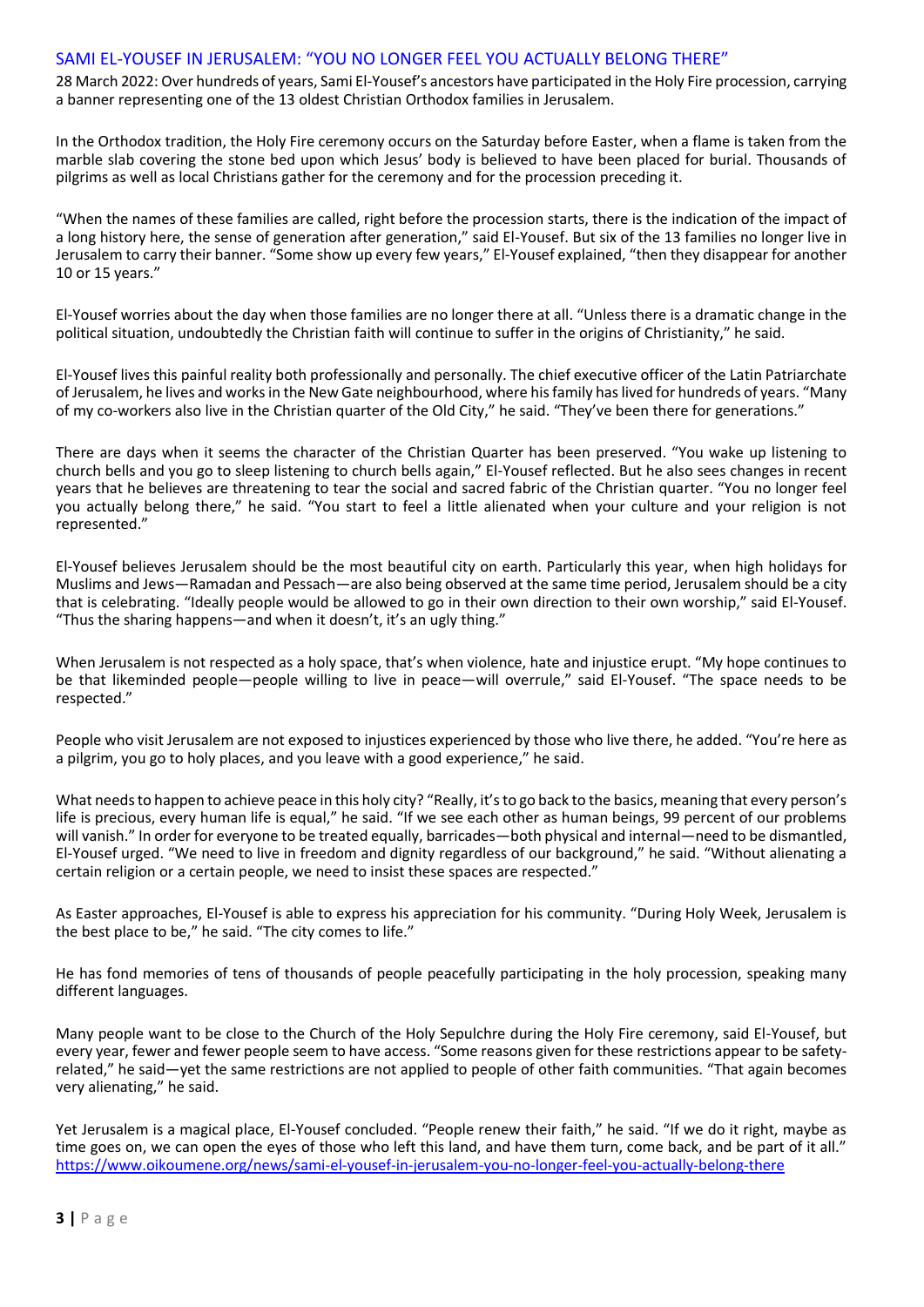## 'LOVE IS A VERB, IT'S A DOING WORD' — the story of Richard Ratcliffe's unwavering love for Nazanin

Six years, two hunger strikes and a tireless campaign to free his beloved wife from a Tehran prison — as Richard and Nazanin are finally reunited, **Kat Lister** reflects on a modern love story:

When news broke of Nazanin Zaghari-Ratcliffe's release this week, it had been 2,173 days since her arrest at Tehran's Imam Khomeini airport on April 3, 2016. Every day since, her husband, Richard Ratcliffe, has been counting.

When I first interviewed Richard in a car park outside the Iranian Embassy in 2017, he told me quite matter-offactly, that it had been 544 days since he'd seen his wife and child (at this point, their daughter Gabriella was also detained in Iran). There was something in his precise tallying that gave Richard a degree of certitude in spite of what he called "the craziness" that had been their story so far. That evening all those years ago, I watched as Free Nazanin campaigners tied yellow balloons to a nearby tree, the autumn light fading into dusk. "She made this," he said quietly, reaching into a pocket and pulling out a small woodblock carving, revealing two figures cradling their child, the mother's hair wrapped around them like a great wave. "That's me, that's her and that's Gabriella," he smiled. Nazanin had made it for Father's Day.

Over the last five years, I have met Richard six times – sometimes to interview him, sometimes just for a coffee in the lull between headlines. He was always looking for new angles to keep Nazanin's story alive – and so was I. At the heart of this six-year diplomatic wrangle over a £400 million debt is a deeply personal story of one family's heartbreak, their separation and their grief. When Nazanin travelled to Iran in 2016, neither she nor Richard could possibly predict the devastating events that would follow, turning their world upside down. The holiday had been a family reunion.

Nazanin, a 37-year-old project manager with the Thomson Reuters Foundation, travelling on a dual passport, had taken her (then) 22-month-old daughter to Tehran for Nowruz, a festival that marks Persian New Year. As she was boarding a flight home to London, she was seized by members of Iran's elite Revolutionary Guard and placed in solitary confinement. "It is now nearly two months since I saw or held my little girl. I cannot get her back: her passport is confiscated, I have no visa, and I have been advised not to try and go to Iran," Richard was quoted in the Guardian weeks later. In September 2016, Nazanin was sentenced to five years on 'non-specific' charges that related tenuously to national security.

For Richard, the focus  $-$  in spite of every nonsensical twist and turn – has always been passionately clear: how to get his wife home. The path to freedom has never been easy and yet from the earliest days of Nazanin's imprisonment, his voice has remained firm, calm and informed – a conscious amalgamation that has ensured

**4 |** P a g e

her senseless story has always been lucidly told. Time after time, Richard has expressed his defiance in spite of the many naysayers who encouraged him to stand quietly on the sidelines, allowing the politicians to make their chess moves. When Richard decided to go public about his wife's arrest, overriding Foreign Office advice, this softly spoken accountant from Hampstead quickly showed Westminster his mettle.

"Sometimes it's felt like I've been shouting at the wall, trying to tell our story. Why isn't this on the front page?" Richard asked me in November 2017, a few months after his first Iranian Embassy vigil. By this point, he had become attuned to the erratic-ness of the British media; to when something is "news" – and when it is not. A person needs to feel safe enough in order to be angry, he told me, in response to those who regularly queried how he kept so calm – although Boris Johnson's "gaff" had acutely challenged this. Just a few weeks earlier, Johnson (then foreign secretary) had incorrectly told a Foreign Affairs select committee that Nazanin was "simply teaching people journalism as I understand it". He hadn't understood it (Richard and Nazanin had underlined time and time again that she wasn't a journalist and had never taught journalism) – and his blunder dangerously stoked Iran's false claims, putting Nazanin at further risk.

Richard responded the only way he knew how – through careful research, tenacious lobbying and tireless activity. There's a reason that Tulip Siddiq, Labour MP for Hampstead and Kilburn, called her constituent "a relentless campaigner" in 2021. In the years that followed our first meeting, I became familiar with his press releases, pages of text that arrived in my inbox, packed full of meticulous updates and quotes, often distributed to campaigners and journalists in the early hours of the morning. In 2018, Richard presented a submission to the United Nations special rapporteur on torture. "I've said before that I think her treatment amounts to torture," he subsequently told me in an interview. "Now I'm asking the UN to make their judgement."

From poetry readings to evening vigils, and from choral events to comedy nights and theatre productions, Richard has left no stone unturned in his bid to keep his beloved wife in the public's hearts and minds. He has demonstrated an astute understanding of the pitfalls of compassion fatigue and what that means for Nazanin. "Part of my job is to be annoying to both governments," Richard explained in May 2018, "to say, listen, I will be a thorn in your side until you solve this." During the course of that interview, he likened the fight to free his wife to climbing a very steep staircase. For every tentative step he took, Richard explained, he was acutely aware of the risks – and of what might be lost in the process.

He climbed them regardless. When Richard discovered the link between his wife's imprisonment and an unpaid £400 million military debt that the UK owed Iran, he refused to stay quiet about it. He also ensured that the wider story of multiple dual-nationals held hostage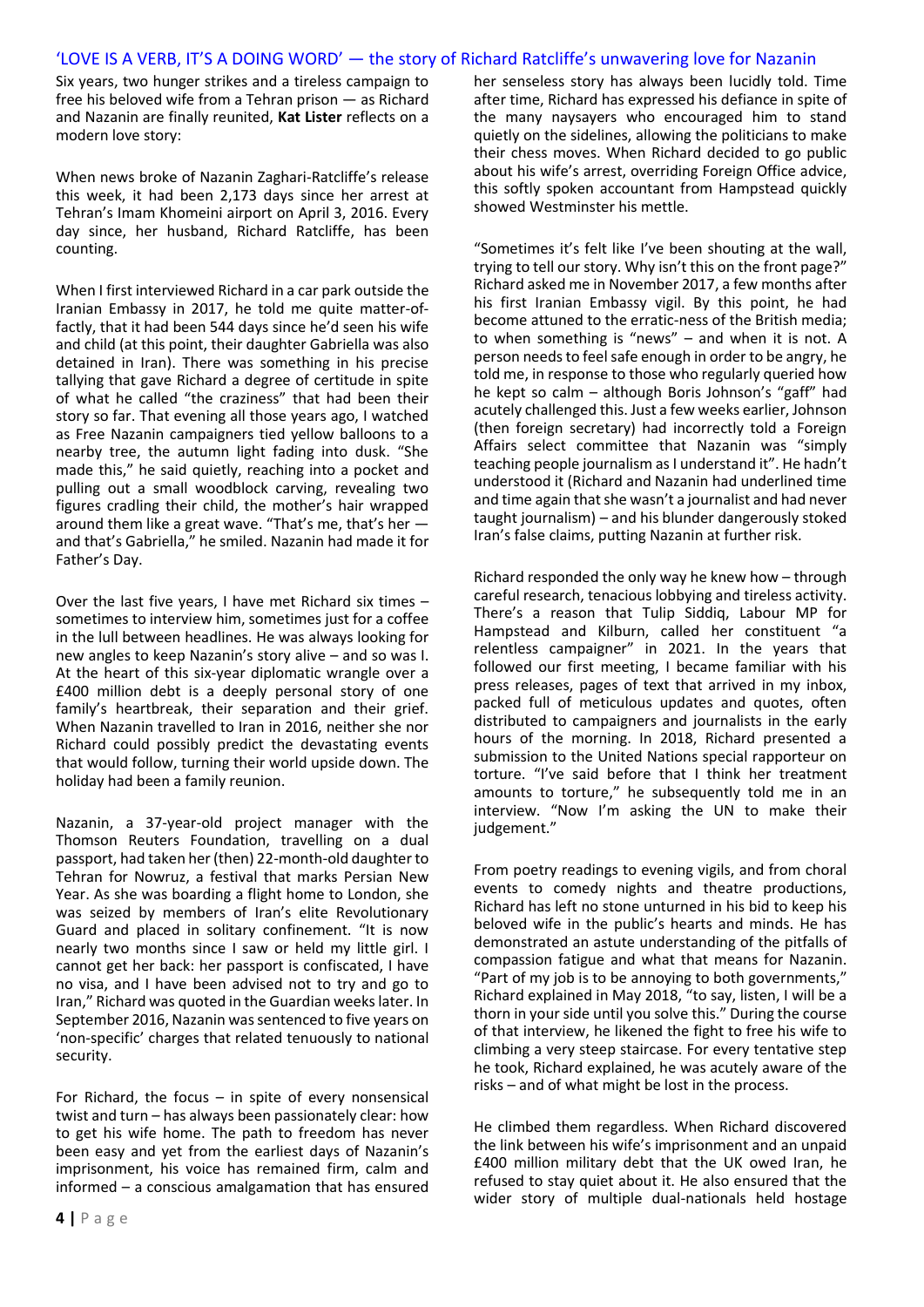(dual-nationals such as Anoosheh Ashoori, a retired engineer, who was arrested in 2017 and was also released alongside Nazanin this week) was uncovered, reported and told. And all the while, this dogged determinedness belied the trauma coursing beneath. A father and husband wrenched away from the family he once had. Of his daughter, he quietly said in 2018, "She's not the chubby baby that travelled out, she's a little girl."

In the absence of answers and momentum, in the summer of 2019, Richard and Nazanin made the ultimate sacrifice, they embarked on a simultaneous hunger strike. Her in Evin prison, him outside the Iranian Embassy. Over the course of those two weeks, I watched the comings and goings in South Kensington with a notepad and pen. As the days multiplied, so did the multicoloured Post-It notes that dappled a barricade of corrugated fencing that Iranian Embassy officials had built to separate themselves from the hullabaloo on their doorstep. Politicians came and went, across the political spectrum, standing awkwardly in line to shake hands with a starving man.

A few weeks later, a visibly emotional Speaker of the House of Commons, John Bercow, gave a tender speech that was addressed directly to Richard. "I was struck by your quite extraordinary stoicism and forbearance," he began. "A standard to which, in such circumstances, any of us could aspire, but I suspect, none of us would obtain." This sentiment was echoed by the former foreign secretary, Jeremy Hunt, on the day of Nazanin's release. In a Sky News interview, he paid tribute to a man "who has campaigned so ceaselessly. He's the kind of person who shows politicians what they need to do".

Such stoicism hasn't come without a cost over the years. As he explained all the way back in 2017: "This week, I've barely spoken to Gabriella because, by the time I've finished my media work, it's too late in Iran, because they're three hours ahead." A few months after the couple's hunger strike in 2019, he revealed he hadn't yet returned to his day job as an accountant and that the hunger strike had knocked him in ways he hadn't expected. By this point his daughter Gabriella was about to return to the UK after three-and-a-half years of living in Iran with her grandparents. He would have to learn to be a father, he remarked. A devastating sentence that painfully illustrated the nightmare he, his wife and his daughter were living. Years of firefighting had stretched Richard like a rubber band – a tension one could see in spite of his patient stoicism. He returned to work and would often expressed the gratitude he felt for his employer who understood the extraordinary pressure he was under, and gave him the time he needed to keep the Free Nazanin momentum going.

Despite his physical and emotional exhaustion, he kept chipping away. In 2019, Richard published an open letter - a letter he had privately sent to Johnson - calling on the recently appointed Prime Minister to meet him to discuss his wife's release. By the day of its wider publication, it had remained unanswered for two weeks. The content of the correspondence was damning – from diplomatic slip-ups to broken promises and what he called "convenient smokescreens". He directly referred to his recent joint hunger strike – and to Boris Johnson's personal failings. "Sleeping hungry on the street, I took issue with your refusal to accept your share of responsibility for Nazanin's suffering," he wrote. "Of course, politics is full of placebo promises. But promises made lightly by politicians can still weigh heavy on the shoulders of others."

Between November 2019 and the next time we met to discuss Nazanin's case face-to-face, much had changed – and yet one glaringly obvious thing hadn't. Nazanin still wasn't free. During the Covid-19 pandemic, Nazanin was temporarily released, ordered to wear an ankle tag and forbidden from travelling more than 300 metres from her parents' home. I met Richard post-lockdown in September 2020. As we sipped coffees in Borough, Richard seesawed between the political and the domestic; a swinging duality I had become familiar with. Similarly, to every conversation we ever had, Richard talked fondly of his wife and shared both funny and heartrending anecdotes about Gabriella, now at school, and acutely aware of her friends' mums who waited outside the gates to pick them up from school.

The next time I saw Richard it was 2021 and he was camping on a pavement in Westminster, starving himself once more – this time in freezing November temperatures. In lieu of a government gameplan, he pitched up a tent opposite the Foreign, Commonwealth and Development Office. Going without food, he told me, to remind his Government of the pledges they had made. "It's colder this time round," he remarked with a smile, clasping a picture of Nazanin as photographers flashed and clicked. On Day 17 he was, in his own words, "wearied" and "tired". From my perspective as on onlooker, he seemed more determined than ever.

During one of our early interviews, Richard quoted his favourite Massive Attack lyric: "love is a verb, it's a doing word". It's a lyric that he scrawled in multicoloured felt tip pen on day 21 of his hunger strike, the day he ended his protest. Over the last six years, it's a lyric that has come to succinctly encapsulate Richard and Nazanin's enduring bond – an indestructible love story that has reminded us of the potential we all have in us, as individuals, to affect change.

In the early hours of this morning, Richard tweeted a joyous photograph of his reunited family from the Free Nazanin account he set up in May 2016. "No place like home," it read – as the thousands of likes racked up and up. True to form, he thanked all the others who had made his wife's freedom possible. His last five words: "You have made us whole."

#### *Evening Standard:*

https://apple.news/AK5bcHKHMQUe5FKWHCNy\_SA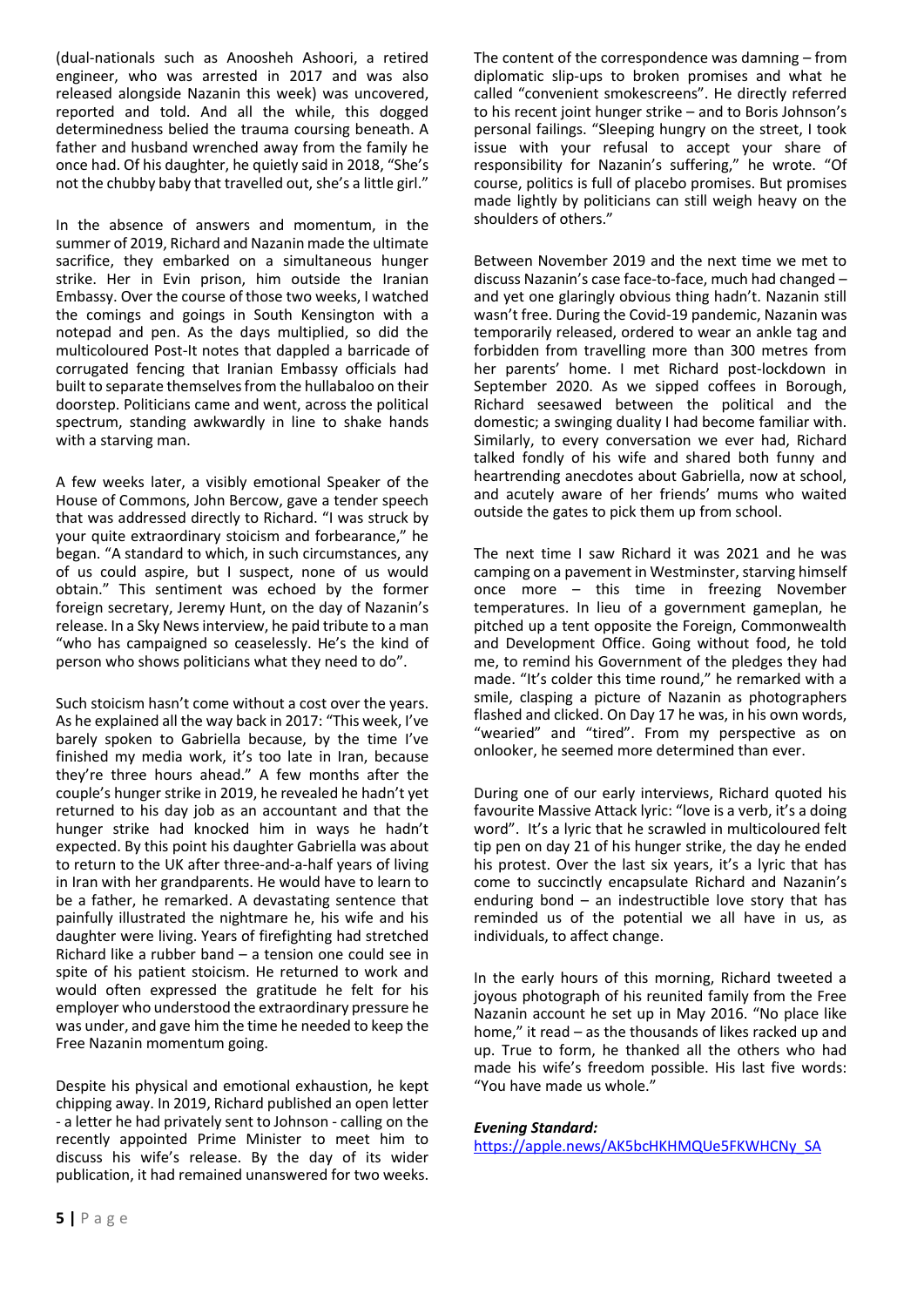## FAITHS WORKING WITH UN TO PROTECT BIODIVERSITY

## **Source: Columban Missionaries** 30 March 2022

From 14-29 March 2022, delegates of nearly 200 nations met in person in Geneva to work on measures to safeguard Nature by 2050, specifically Biodiversity. Faith-based organisations present at the UN meeting included representatives from the Missionary Society of St Columban: Amy Echeverria, International JPIC coordinator, and Cynthia Gonzalez, US Region Advocacy Coordinator for the Columbans. The meeting was a pre-conference to COP15, the next UN Conference on Biodiversity.

There were plans to ensure that the rights of indigenous peoples and local communities are respected and to ensure that the voices of youth, women and other key stakeholders in care for biodiversity are listened to.

The Columbans have for decades highlighted the fragile state of biodiversity and have highlighted the words of *Laudato Si*:

"The great majority become extinct for reasons related to human activity. Because of us, thousands of species will no longer give glory to God by their very existence, nor convey their message to us. We have no such right." LS #33

"Everyone had high hopes for this Geneva meeting, especially knowing what it means for COP15 and what it means for the future of biodiversity," reflected Cynthia Gonzales. "We must all continue to work very hard in the next few months to push the work forward for COP15" she added' - "there is a lot to be done specially at the national level."

Delegations, civil society and faith-based organisations now have a few months of intense and strategic work ahead of COP15 at Kunming in China, which is expected later this year although no date was settled.

Columban highlights from the Geneva meeting included dialogue with other faith-based organisations and participating in an event honouring environmental rights defenders who have been harassed and even killed. The Columban representatives met Holy See representative to the United Nations in Geneva, Mgr John David Putzer, and also held meetings with some country delegations, including the UK delegation. Following a Columban workshop, the UK delegation had received letters from pupils of SS John and Monica Catholic Primary School in Birmingham, calling for biodiversity conservation, and these were much appreciated.

#### **Biodiversity Prayer**

Lord, we praise and thank you for the beauty and goodness of creation around us. Help us to reverence all *of creation, respecting the rights of all species, and the integrity of the elements.*

*Your plundered Earth, with its rich variety of endangered species, is crying out for healing. Help us to be instruments of that healing, O Lord, and to redeem the harm we have done to the planet.*

*Help us to hear the cry of the Earth and the cry of the poor, and together with all people of good will, work together to find ways of protecting and caring for creation - ways of preventing the destruction of habitats and soil, and of saving species from extinction. Rain down your Spirit of wisdom upon us for this crucial work; through Christ our Lord. Amen*

## Columban JPIC, Philippines

**See:** Columbans encourage ambition at UN Biodiversity Meeting: [www.youtube.com/watch?v=cFJuih-PDb4&t=5s](http://www.youtube.com/watch?v=cFJuih-PDb4&t=5s) <https://www.indcatholicnews.com/news/44378>

PAX CHRISTI ENGLAND AND WALES IS LOOKING TO APPOINT A CHIEF EXECUTIVE OFFICER

#### **Ann Farr, Chair, Pax Christi England and Wales writes:**

We are pleased to be able to share with you that Pax Christi England and Wales is looking to appoint a Chief Executive Officer, to be responsible for developing, co-ordinating and implementing the work of our membership organisation.

Please circulate the information to your members and networks and on your Social Media. Information on how to apply can be found here: https://paxchristi.org.uk/work-for-us/ The Deadline is the 19th April.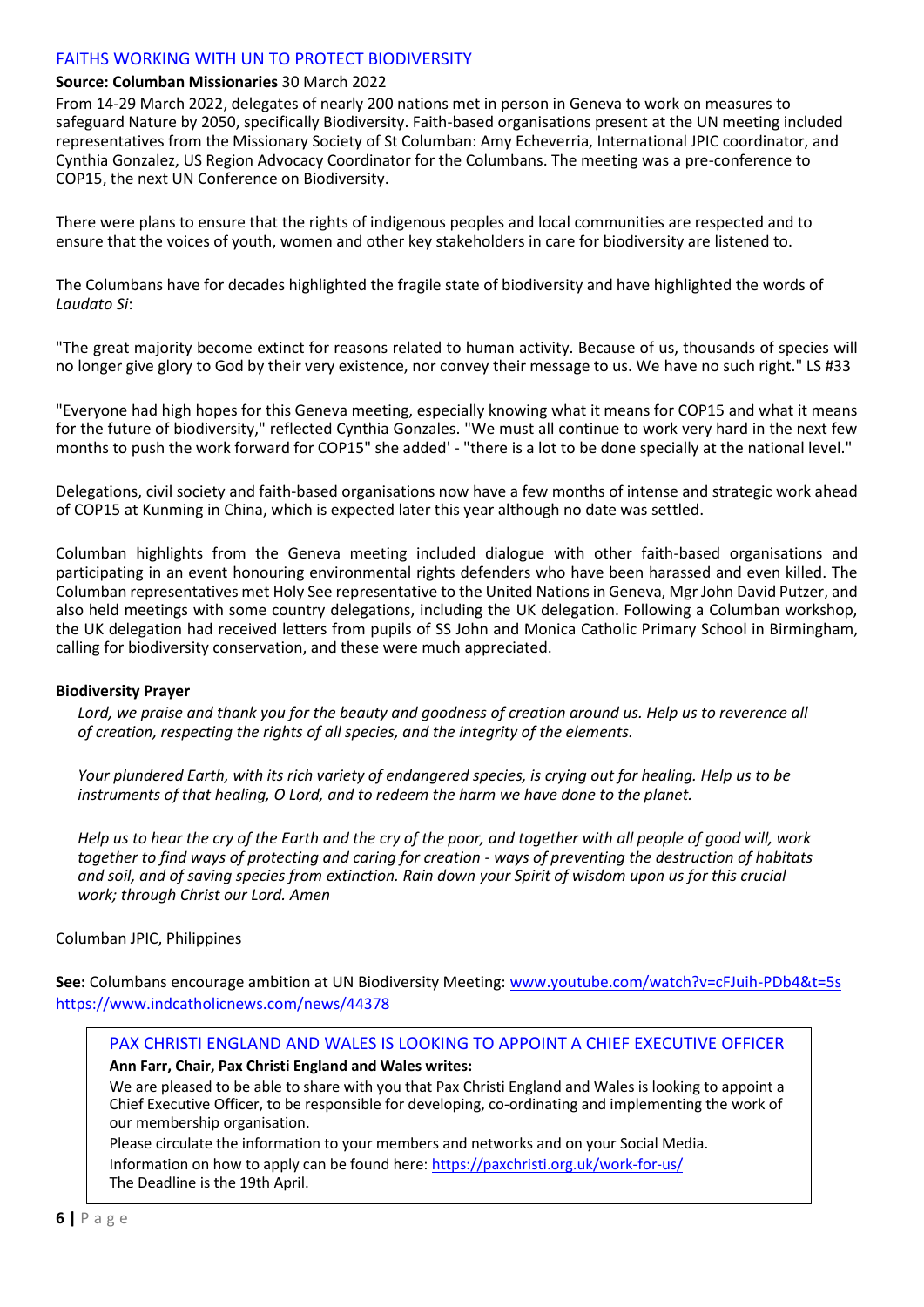## BISHOP IN BRUSSELS TO LOBBY AGAINST INVESTMENT IN MINING

#### **Ellen Teague** 27 March 2022

A delegation from Latin America, including a Catholic bishop, has travelled to Europe to raise awareness and urge support for communities suffering from destructive mining. It called for disinvestment from mining.

The members of the delegation met with European parliamentarians in Brussels on 24 March to denounce the relationship between dispossession and extractive impacts in Latin America. Among the objectives are putting pressure on the European Union to promote a Due Diligence Law, pressuring companies to take responsibility for their actions and for the damage they have done to affected communities and the environment, and calling for a binding treaty on business and human rights.

Delegate Bishop Vicente Ferreira is the auxiliary bishop at Brumadinho within the Archdiocese of Belo Horizonte. Brumadinho is where a catastrophic tailings dam collapse in January 2019 killed 272 people. A tailings dam is an earthfill embankment dam used to store by-products of mining operations after separating the ore from other components. Tailings are usually highly toxic. The iron ore mine at Brumadinho is owned and operated by a Brazilian mining company, Vale, in which British investors Aviva, HSBC, Legal and General, and others, have investments.

Bishop Ferreira has long described the tailings dam collapse at Brumadinho as a crime. He says: "We need to think and listen to communities and those affected by this crime. We need to listen to the indigenous people too. We have to change how we relate to one another and how we relate to the environment." Members of the local community affected by the Brumadinho tailings dam disaster were with the delegation. One of them, Marina Oliveira, said: "I still feel the pain of seeing how that disaster took not only my village, but also my friends, my relatives. And we are still living all the consequences of that spill, even after two years. We call for solidarity, to accompany the suffering of so many victims and families who have lost everything."

They were joined by mine-affected communities from other regions of Brazil, and communities from Colombia, Honduras and Ecuador. The Latin American organisation, Red Iglesias y Mineria (Churches and Mining Network), an inter-church network of grassroots church workers and community members in mining-affected communities throughout the continent, supported the trip and, in the UK, the London Mining Network. The Network has developed a strong critique of the mining industry, especially multinational corporations, denouncing the extractivist economy and calling for complete disinvestment from the mining industry.

The members of the delegation had meetings in Europe with different international organisations such as MISEREOR, CARITAS, CIDSE, COMECE and The London Mining Network. Cardinal Jean-Claude Hollerich SJ, President of COMECE (the Commission of the Bishops' onferences of the European Union) heard the appeal of the delegation. <https://www.indcatholicnews.com/news/44353>

## THANK YOU FROM CAFOD

Dear friends, please see below an email that has gone out today to your parish priest. You may want to mention it to him if you don't see it in the bulletin in the next couple of weeks.

#### *Dear Father,*

*Thank you for all the support you and your parishioners have been able to give this Fast Day and to CAFOD's Ukraine Appeal. We wanted to give you all a brief update on the work your donations have been supporting.*

*If you are able to, please put the following announcement in your bulletin.*

*Thank you so much for your support of CAFOD's Lent Family Fast Day, the Walk Against Hunger and the Ukraine Humanitarian Appeal. Your support means we can respond in crises such as Ukraine where our Caritas aid workers and volunteers could quickly help families fleeing conflict. It also means we're there in the longterm and can continue to respond to crises around the world, including in Afghanistan, Syria, Ethiopia, and South Sudan. We work alongside communities as they rebuild their lives once the conflict is over, as in Sierra Leone. For lots more detail on how your donations are being used, please go to the CAFOD website [cafod.org.uk](http://www.cafod.org.uk/)*

## *Many thanks, Emma*

**Emma Nolan** Community Participation Coordinator – CAFOD Lancaster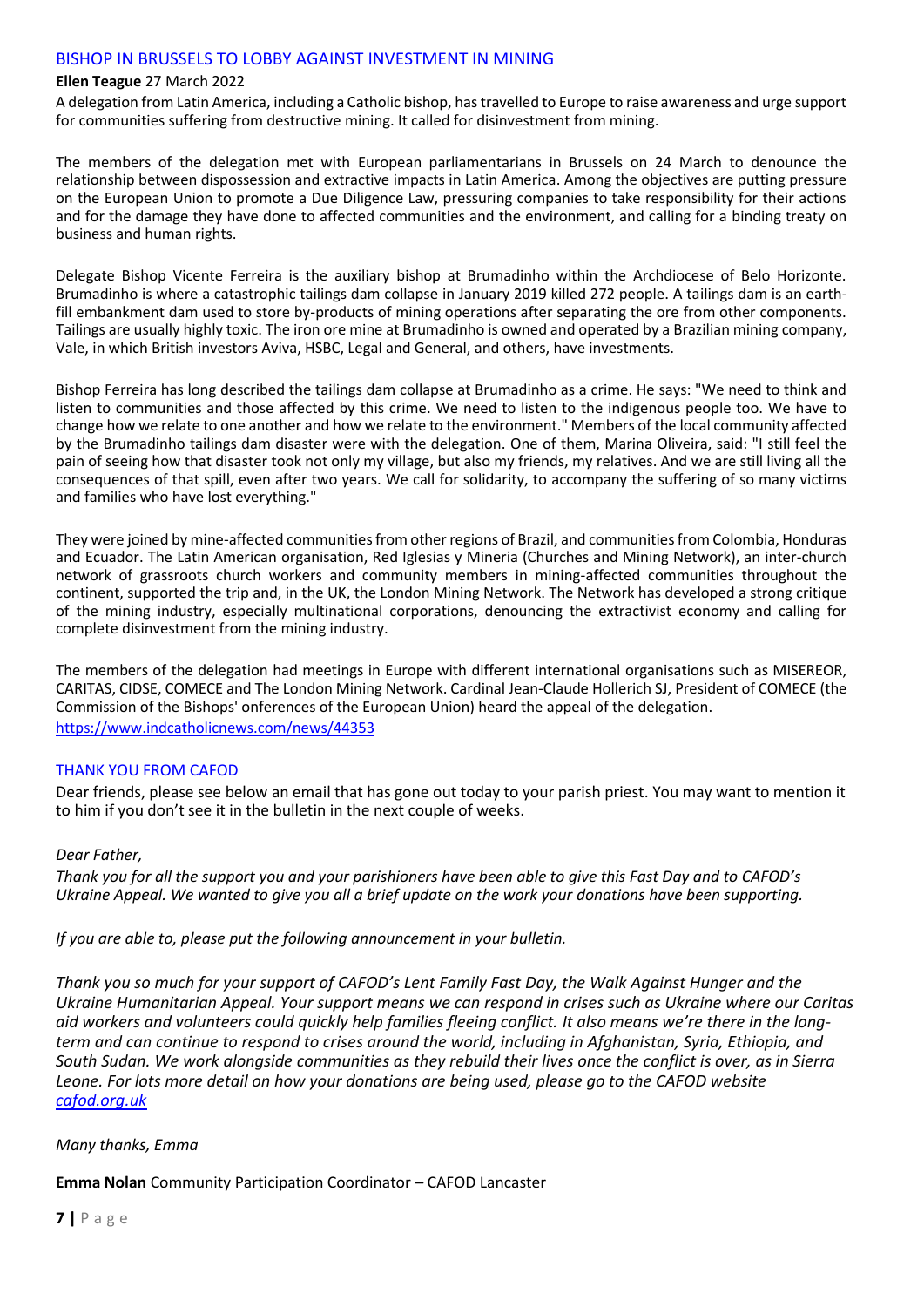## **CAFOD RESOURCES**

**Lent Appeal 2022** <https://cafod.org.uk/Give/Donate-to-CAFOD/Lent-Appeal> **Online prayer calendar** <https://cafod.org.uk/Pray/Lent-calendar>

**Prayers including Stations of the Cross, Lenten meditation, Lent and Easter intercessions, Holy Week prayers and children's prayer** <https://cafod.org.uk/Pray/Prayer-resources/Lent-prayer-2022>

**Primary School resources** <https://cafod.org.uk/Education/Primary-teaching-resources/Lent-resources-for-children> **Secondary School & Youth** [https://cafod.org.uk/Education/Secondary-and-youth-resources/Lent-resources-young](https://cafod.org.uk/Education/Secondary-and-youth-resources/Lent-resources-young-people)[people](https://cafod.org.uk/Education/Secondary-and-youth-resources/Lent-resources-young-people)

### **PAX CHRISTI RESOURCES**

**Journeying Through Lent to Easter -** resources for reflection and action for peacemakers. We welcome your contributions: prayers…reflections…poems…reports of lent actions you or your group have taken. Send to [info@paxchristi.org.uk](mailto:info@paxchristi.org.uk) **Download at:** <https://paxchristi.org.uk/resources/journeying-through-lent-to-easter/> **Peace Education -** Our latest peace education newsletter is out! Have a look for links to resources and events: <https://mailchi.mp/849c93c600a5/peace-education-newsletter-5695177>

## **STATIONS OF THE CROSS**

**An Ecological Way of the Cross:** [https://jpshrewsbury.files.wordpress.com/2022/02/ecological-way-of-the-cross-](https://jpshrewsbury.files.wordpress.com/2022/02/ecological-way-of-the-cross-2022.pdf)[2022.pdf](https://jpshrewsbury.files.wordpress.com/2022/02/ecological-way-of-the-cross-2022.pdf)

### **Healing through the Life, Death and Resurrection of Christ:**

https://jpshrewsbury.files.wordpress.com/2022/03/stations-of-the-cross-e28098healing-through-the-life-death-andresurrection-of-christ.pdf

## STATIONS OF THE CROSS LITURGY IN A WOMEN'S PRISON

**Theresa Alessandro** 31 March 2022: 'It took years to try and understand that Christ died on the cross to forgive my sins... I was sitting in a room with seven other men and I began to cry. I said, 'How can I possibly live with myself, with what I have done? Then began the journey of building myself up.'

These words were spoken by a former prisoner who is now a Pact ambassador. They were also read aloud by Bishop Richard Moth last Friday in the chapel at HMP Send, a women's prison in Surrey. Bishop Moth is the Liaison Bishop for Prisons. He was making the Stations of the Cross with the women using the new text produced by Pact, the Catholic prisons charity. The reflective part of the text expresses the thoughts and feelings of prisoners, people with convictions and their families.

After the service, Bishop Moth and a small group of Pact visitors, chatted with the women over socially-distanced tea and cake. Some knew Bishop Richard already because he had baptised or confirmed them on previous visits. Some approached Canon Paul Douthwaite, the National Catholic Chaplain for Prisons, asking for special prayers. We talked about the sunny weather, the beautiful prison gardens, knitting, children, church, and making a fresh start.

The women explained that during Lent, they have been meeting in the prison chapel with their Catholic chaplain, for weekly Stations of the Cross - just as many parishioners have been doing 'on the outside.'

Pact's strong roots are in the Catholic church. We consciously weave the principles of Catholic Social teaching into the way we work. We invite parishes to use this Stations of the Cross liturgy in solidarity with those who are in prison and their families. There are an estimated 90,000 children in England & Wales who are sitting in a school classroom today while their mum or dad is in prison. Some of those mums and dads have prayed the same Stations of the Cross text in the chapel of their prison. Some have yet to turn back to their faith, or to discover it for the first time, and some may never do so. All are made in the image of God and their human dignity is entrusted to the whole Christian community.

As Pope Francis says in *Fratelli Tutti*, '... a community can be rebuilt by men and women who identify with the vulnerability of others, who reject the creation of a society of exclusion, and act instead as neighbours, lifting up and rehabilitating the fallen for the sake of the common good.' As we say at Pact, everyone can be redeemed whatever they may have done.

If the Stations of the Cross text speaks to you particularly, you might consider becoming one of our Pact Parish representatives helping us to keep those affected by the criminal justice system in the hearts and minds of people in your parish.

**You can download the Stations of the Cross liturgy here:** <https://www.prisonadvice.org.uk/stations-of-the-cross> **Read more about Pact for Parishes and Groups on our website**: <https://www.prisonadvice.org.uk/>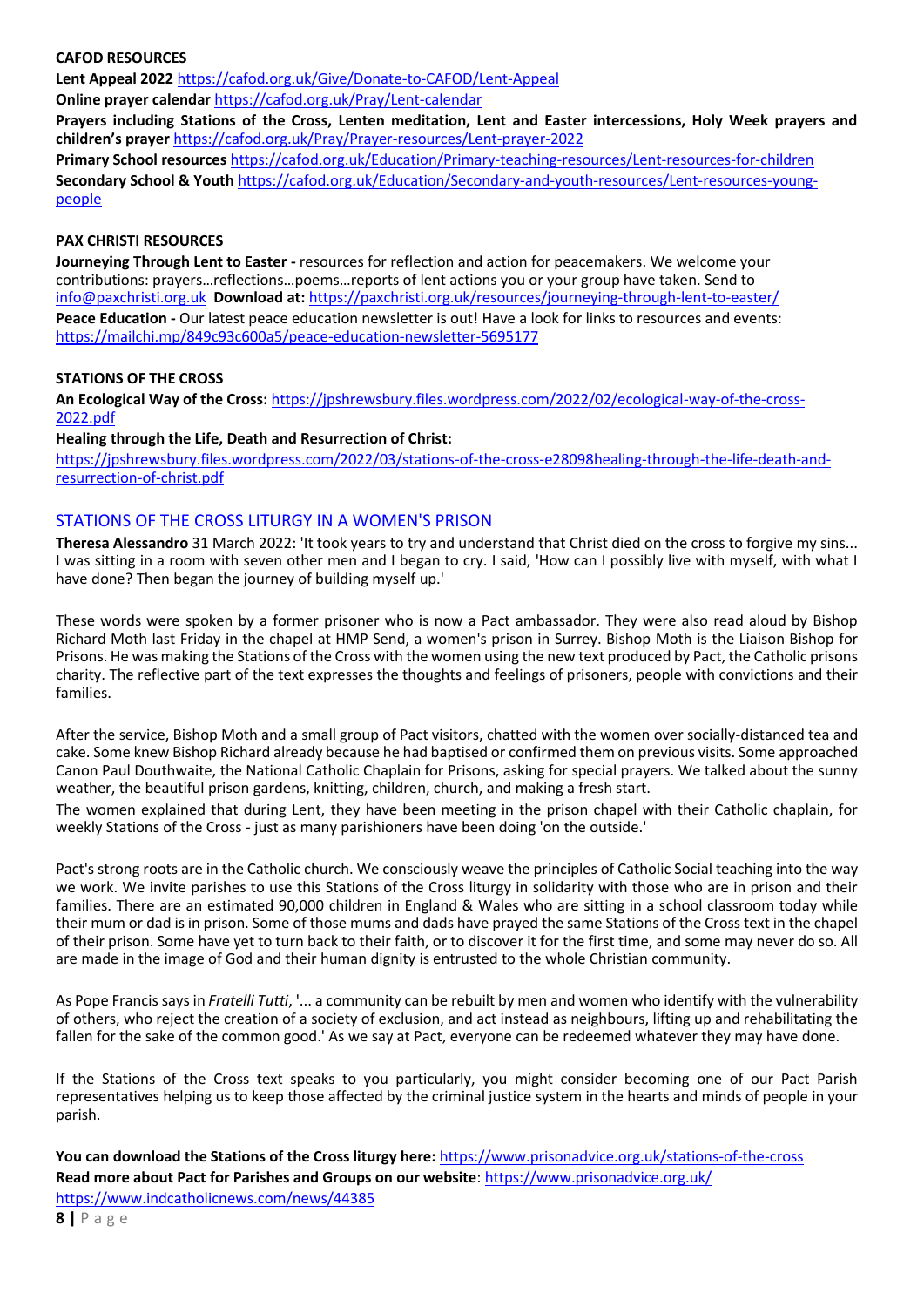#### 'STORIES ARE A WAY OF LAUGHING AT DEATH': MICHAEL ROSEN ON THE HUMAN NEED FOR LITERATURE **The Penguin Podcast** 22/03/22:<https://shows.acast.com/thepenguinpodcast/episodes/michael-rosen-with-nihal-arthanayake>

[Michael Rosen](https://www.penguin.co.uk/authors/1000418/michael-rosen.html)'s latest book, *[Many Different Kinds of Love: A Story of Life, Death, and the NHS](https://www.penguin.co.uk/books/1443347/many-different-kinds-of-love/9781529109467.html)*, recounts his experience of becoming gravely ill with COVID. The book, which encompasses not only his story but those involved in his recovery, is his first *Sunday Times* bestseller, and it's not difficult to see why: it's a gripping, deeply human story of love, resilience, and a bit of chance, too.

In this transcript from Rosen's interview with writer, comedian and podcast host Isy Suttie, he speaks about how his brush with death helped illuminate the crucial function of literature – to help see ourselves and others reflected in ways that allow us to contemplate life and grow from its experiences – and how writing helped him through his long recovery.

*Isy Suttie: I adored your book – I was in tears. That was the only book that's made me cry on the first page of reading it, so I just wondered: is that a response that you're getting a lot, that people say it's made them cry?*

**Michael Rosen:** Yes. Some people have said that they've got a bit tearful reading it. I think it might be for different reasons. I think some people think about the situation they were in – if they had COVID – or sometimes it's about their relatives or loved ones. And sometimes it's just… the word, the phrase I come up with is 'social trauma'. I think we all went through – perhaps we're still going through – a sense this was happening to *us*, not just to *me*. And so if you suddenly read a very personal account, then it can, in a way, penetrate that social trauma.

*Yeah, it's weird, isn't it, that something very specific for you can release that in other people, even if their experience was very different.*

Well, isn't that why we've invented literature? I mean, however many thousands of years it's been about, the idea is that you look at something or somebody, and part of you is wondering whether you're a bit like it or whether something like that has happened to you. Or, if you were that person, would you behave in that way? I mean, you know, one of the earliest books we know of is *[The Odyssey](https://www.penguin.co.uk/books/23901/the-odyssey/9780140268867.html)*. And there's Odysseus, and he faces these horrors and terrors and overcomes them and makes mistakes and so on. And you think, 'Wow, you know, that could have been me! How would I have dealt with those clashing rocks? Oh, goodness me, you know, would I have wanted to listen to the sirens? Clever idea, tie yourself to a mast!' All that stuff. Aren't we still doing the same thing? You know, we turn on *EastEnders*, or whatever, and we do that.

So I think, I guess because Covid was about everybody, everybody was touched by it. Even if you said you weren't touched by it, it was still on the news. So you could read my book and then go, 'Oh, that's what it was like, was it?'

*The thing that made me cry the most was reading the diary entries from the staff who were looking after you when you were in the coma, because they were just so kind. To me, the book is about kindness more than anything else, but you also covered the sense of uncertainty throughout your experience with Covid, and I thought it was really astute when you said that you weren't 'recovered', you were 'recovering'. There's this sense sometimes that when you're out of the danger zone people want to go 'Oh, well done, you know, you're better', but it isn't like that – it's completely unpredictable and open ended. Did you intend to capture that? Or were you just thinking, 'I'm gonna write about what happened to me.'*

I think when I first started writing, what I was doing was mapping. Because you've got to imagine if you come off an experience like 40 days in a coma, and you were in intensive care, your brain is completely mixed up. It's completely discombobulated. It's very hard to describe. I've never been in anything like it. And so really, my very first steps were, 'What do I remember? So it's sort of finding the stepping stones through this period of lack of consciousness and lack of awareness. I was writing a little bit down. You know, 'Was I wearing mittens? Yes, I was – why was I wearing mittens? Because they said that I might pull my tracheotomy tube out. Was that it?' So can you see I'm sort of struggling. So I write: 'I'm wearing mittens.' So that's the way I wrote. As you say, it's full of uncertainty and full of worry – and disbelief, I think, as well. So to start off with, there was no intention other than just to grab each moment and put it down on a piece of paper so that I could understand it. And then the series of fragments then started to form a narrative.

*The book covers the whole of your journey from a really hard moment. You've got a family friend who's a GP, who, as far as I understand, happened to have had the instrument for measuring your oxygen levels delivered that morning, because she thought she ought to get one at home. You sought help, and on the phone they'd said, 'Michael sounds fine.' It's chance that she came at that time. God, I thought [reading that], 'Imagine if she hadn't come? Imagine if something had happened to her and it delayed her or something.' It's almost too hard to contemplate.*

But I have to – I have to contemplate the fact that if [my wife] Emma hadn't got in touch with her, if she hadn't had the oximeter on her, if she hadn't been able to come round, I'd have gone that night. There's no question, because this thing that we now know of, the sats [oxygen saturation] levels, mine was at a level at which it was beginning to damage my body. I was becoming unconscious without knowing that's what I was doing – it was at 58. As she says in her letter to me, you know, she had never heard of anybody at that level who was still conscious.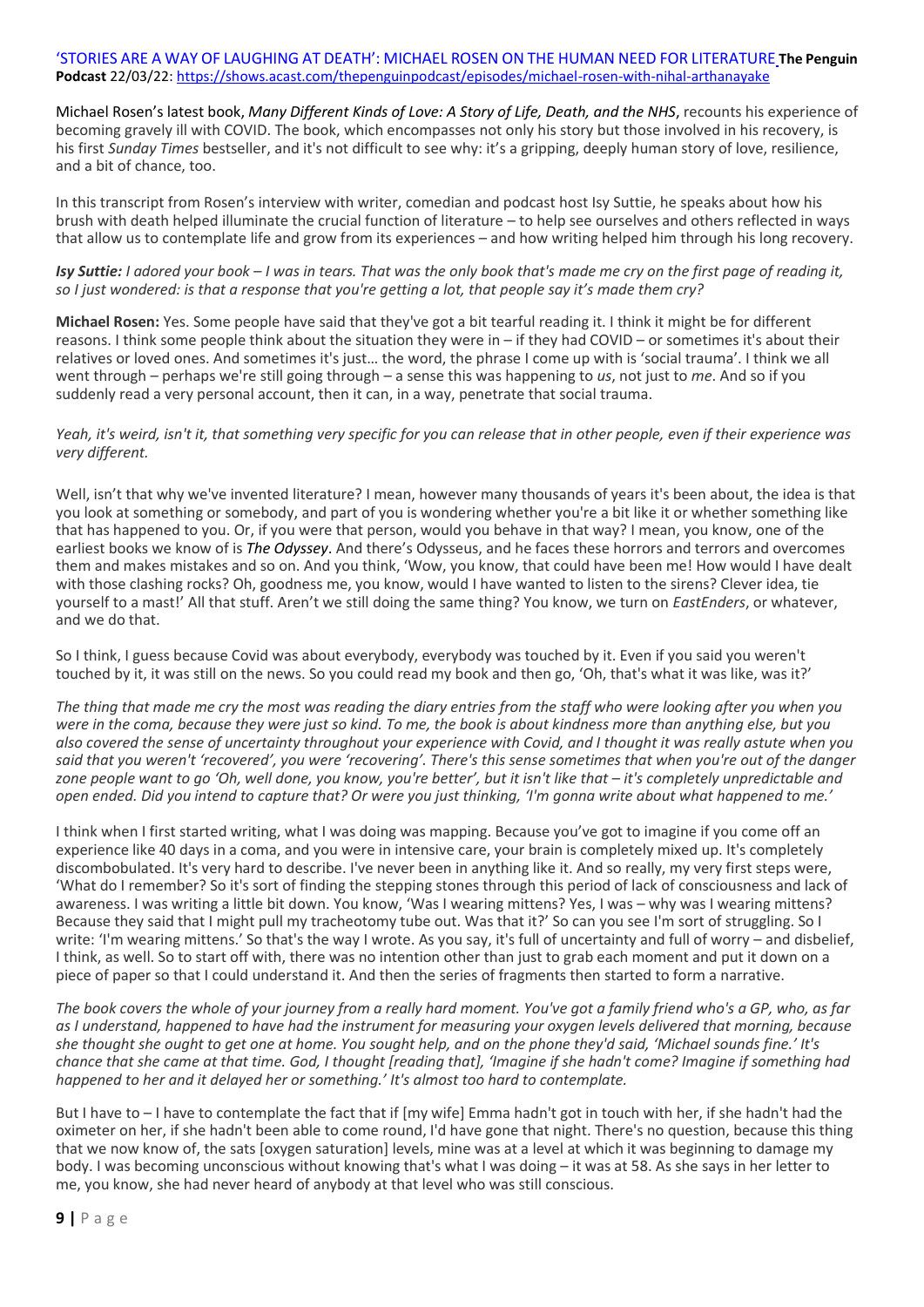But isn't that the case, though, with stories, non-fiction, or fiction, that some of it is full of people's intentions – you know, they're intending to do something, they're motivated to do something or even, as in [Shakespeare,](https://www.penguin.co.uk/authors/1008646/william-shakespeare.html) say, they're *plotting* to do things. And then other things genuinely happen by chance. I mean, to make a ridiculous comparison, that's what happens in *[Romeo and Juliet](https://www.penguin.co.uk/books/54572/romeo-and-juliet/9780141396477.html)*, is that we're meant to feel, 'Oh, if only he hadn't done this' or 'If only she hadn't done that'. Well, these things happen in real life, don't they? And it's exactly what happened to me. I can dare myself to think of these other possibilities, but that means that that's the end of the story, as far as I'm concerned. I've died. So the fact I live is because those ducks were all in a row. [The friend] came and she rang the hospital and said, 'Get in there quick, buddy.' And I said, 'No, I can't.' She said, 'Yes, bump yourself down the stairs.' And I can remember her saying that and me sort of resisting it and not wanting to go because the only comfort I could find at the time was lying very, very still in bed – which of course was the way I would have gone.

## *Is it difficult to think about what would have happened? And was it difficult to revisit the memories of the harder times?*

There were times when I came home and I was feeling very fragile, probably with quite a lot of the drugs still in me. I mean, that's all a bit of a mystery. When you come off of something like intensive care, you are very fragile. [At that point,] if I contemplated any of this stuff, I did well up. I wasn't able to cope. Now it feels like… well, there is an idea, isn't there, that stories are a way of laughing at death, that you kind of put death away for a bit while you read the story and get engaged with it. In a way it's sort of getting your own back, or getting one up on death.

So I guess that's how I feel about it now, and it's already, thankfully, become a bit of a time ago. So, you know, I first got ill in March 2020. And so I can do a sort of grim cackling, I think: *Hehehehe,* I nearly died, but I didn't. So it's a different feeling now. But if you were talking to me in July 2020, you'd probably go, 'Oh, he's in a bit of a rough way – have a hankie, Michael.' So it has changed.

*And do you think writing the book has helped you to… accept, I suppose, what happened? Like, would you recommend it to someone who'd been through a similar thing? 'Hey, if you write it down, it might help you to process the fact that life is uncertain and these things can just happen?'*

Yes. For me, writing is actually a way of having a conversation with yourself. If you write down things in a way that is truthful to the moment that is bothering you… I see it as unfolding something that happened, but doing it as if it's happening now. So I put it in the present, 'A nurse comes to my bedside', right. And then I don't worry about whether it makes sense in the way prose makes sense, full of *becauses* and *moreovers*, and *notwithstandings* and all that sort of stuff. It can be very brief. And it doesn't have to have whole sentences; it can just be little fragments. When I get to the end of one fragment, I just start a new line, and I'd recommend that to everybody, because it's very, very simple once you get there, and you don't have to be burdened by the kind of things we were told at school: that you had to write a sentence for the finite verb, and that if you put in a subordinate clause, then this was good style, and if you put the subordinate clause before the main clause – all that stuff, you know. We get burdened by this, and it gets in the way of you writing so that it feels like it felt [in the moment].

If you want to deal with difficult stuff, then you do have to have a conversation with yourself about how it felt. One way is obviously to see somebody and talk to them, but the blank piece of paper is a good friend, it doesn't answer you back, it doesn't mock you, it doesn't get angry with you. You can write anything on it, and you're the only judge of it. If you get it wrong, you can chuck it away and try again. Or you can scribble things out or add things.

It's incredible. it's helped me enormously, because some of the stuff that's been difficult is the dislocation and the uncertainty of it all. It was a close scrape. And, you know, life is always just on the edge of death anyway – we could walk out of this building right now into a bus, or get an infection, as we discovered with Covid. Life is very precarious. And, you know, we have to find a way to deal with that. One way is just to ignore it and just carry on and sit down, have your fish and chips and not think about it. But occasionally, it's worth thinking about. And this kind of writing helps with that.

**Buy the book:** <https://www.penguin.co.uk/books/1443347/many-different-kinds-of-love/9781529109467.html> <https://www.penguin.co.uk/articles/2022/March/michael-rosen-many-different-kinds-of-love-interview.html>

## THE RED DRESS PROJECT

A 13-year, award winning global, collaborative embroidery project 2009 to 2022. Made by over 250 women, many of whom are marginalized and live in poverty, or refugees, or living in war zones. The Red Dress Project, conceived by British artist Kirstie Macleod, provides an artistic platform for women around the world, many of whom are marginalized and live in poverty, to tell their story through embroidery.

During 13 years, from 2009 to 2022, pieces of the Red Dress have travelled the globe being continuously embroidered onto. Constructed out of 84 pieces of burgundy silk dupion, the garment has been worked on by 336 women and 7 men, from 46 countries, with all 136 commissioned artisans paid for their work. The rest of the embroidery was added by willing participants and audience at various exhibitions and events. Once the Red Dress begins its tour around the world, the commissioned artisans will receive an annual share of 50% of all exhibition fees.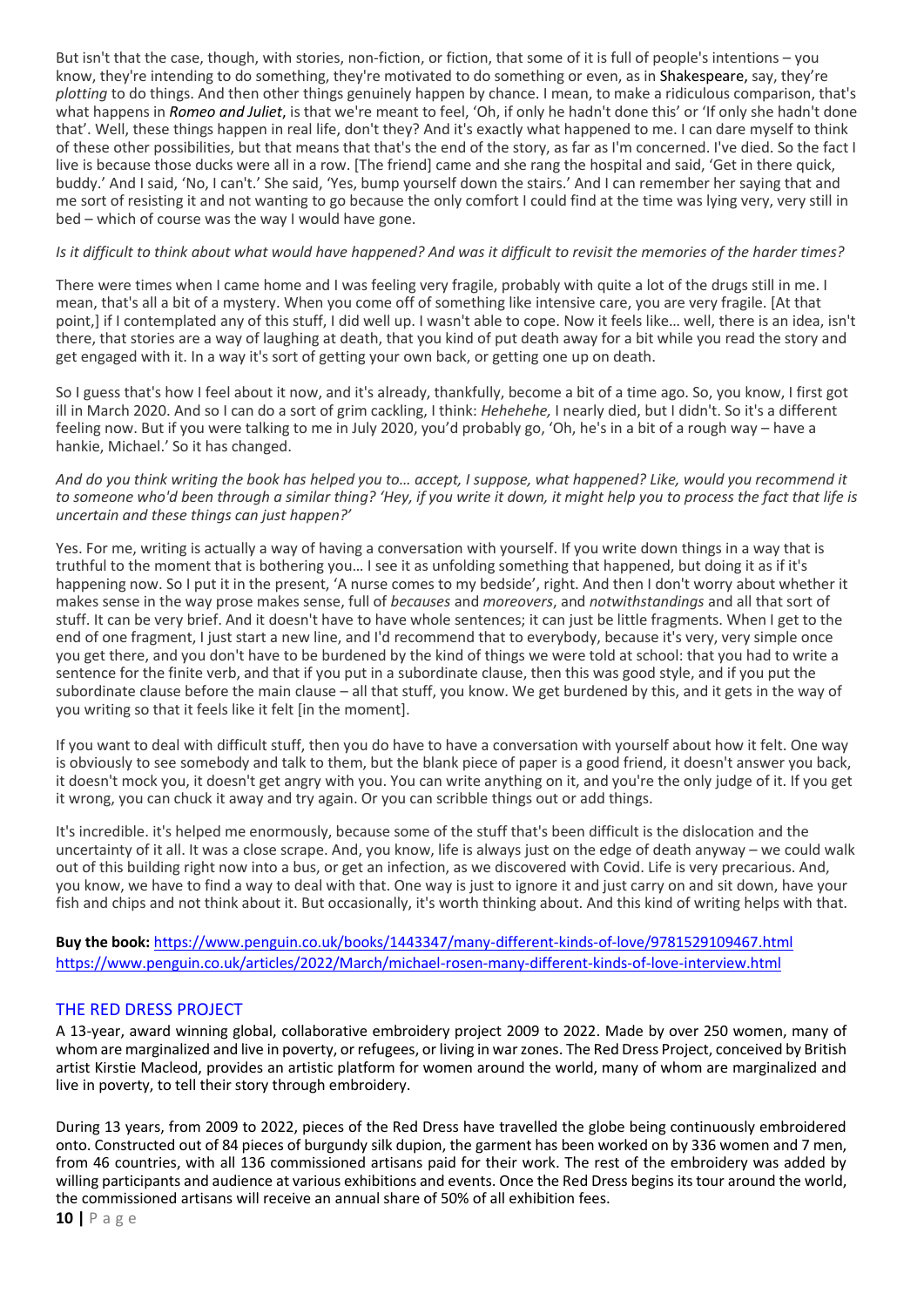Embroiderers include women refugees from Palestine and Syria; victims of war in Kosovo, Rwanda, and DR Congo; impoverished women in South Africa, Mexico, and Egypt; individuals in Kenya, Japan, Turkey, Sweden, Peru, Czech Republic, Dubai, Afghanistan, Australia, Argentina, Switzerland, Canada, Tobago, Vietnam, Estonia, USA, Russia, Pakistan, Wales, Colombia and England, students from Montenegro, Brazil, Malta, Singapore, Eritrea, Norway, Poland, Finland, Ireland, Romania and Hong Kong as well as upmarket embroidery studios in India and Saudi Arabia.

Initially the project sought to generate a dialogue of identity through embroidery, merging diverse cultures, with no borders. However, over the 13 years the dress has also become a platform for self-expression and an opportunity for voices to be amplified and heard.

Many of the artisans are established embroiderers, but there are also pieces created by first time embroiderers. The artisans were encouraged to create a work that expressed their own identities whilst adding their own cultural and traditional experience. Some used specific styles of embroidery practiced for hundreds of years within their family, village, or town whilst others chose simple stitches to convey powerful events from their lives. Some of the women are re-building their lives with the help of embroidery, by using their skill or being trained in embroidery to earn a decent and consistent living.

The Red Dress has been exhibited in various galleries and museums worldwide, including Gallery Maeght in Paris, Art Dubai, Museo Des Arte Popular in Mexico City, the National Library of Kosovo, The National Waterfront Museum in Wales, Fashion and Textile Museum, London, an event at the Royal Academy in London, and the Premio Valcellina Textiles award in Maniago, Italy where it won first prize in 2015. Fight The Red Dress's 13-year creation journey around the world is now completed with the dress assembled in its final configuration. Covered in millions of stitches, the 6.2 kg. silk Red Dress is weighted as much by the individual stories and collective voices waiting to be heard as by the threads and beads that adorn it.

Moving forward, as well as continuing to develop a strong online platform the Red Dress will be travelling to many different galleries, museums, and event spaces around the world - with a continued aim to be accessible to all. Kirstie hopes to bring the garment to visit the countries of the artisans who helped create her, and exhibit the Red Dress alongside their own work in their chosen venue.

Practical and logistical support with commissions for the project was provided by the following charities, self-help development projects, social enterprises and various initiatives providing support to women in poverty: Manchester Aid for Kosovo supporting Sister Stitch in Kosovo; Kisany in Rwanda and DR Congo; Missibaba in South Africa; Kitzen in Mexico; Al Badia in Palestine; and FanSina in Egypt. Seed investment for the project was provided by the British Council Dubai in 2009 and subsequent funding has been received by the Arts Council Lottery Fund & the British Embassy Pristina, Kosovo.

The Red Dress is coming to the Fashion and Textile Museum in London on April 1st for 5 months. **See photos of this stunning dress:** <https://reddressembroidery.com/>

#### "EASTER BLESSING"

On this Easter morning, let us look again at the lives we have been so generously given and let us let fall away the useless baggage that we carry -- old pains, old habits, old ways of seeing and feeling -- and let us have the courage to begin again. Life is very short, and we are no sooner here than it is time to depart again, and we should use to the full the time that we still have.

We don't realize all the good we can do. A kind, encouraging word or helping hand can bring many a person through dark valleys in their lives. We weren't put here to make money or to acquire status or reputation. We were sent here to search for the light of Easter in our hearts, and when we find it we are meant to give it away generously.

May the spirit and light of this Easter morning and the special spirit and light of this abbey at Corcomroe bless us all, watch over us and protect us on our journey, open us from the darkness into the light of peace and hope and transfiguration.

The dawn that is rising this Easter morning is a gift to our hearts and we are meant to celebrate it and to carry away from this holy, ancient place the gifts of healing and light and the courage of a new beginning. **John O'Donohue**